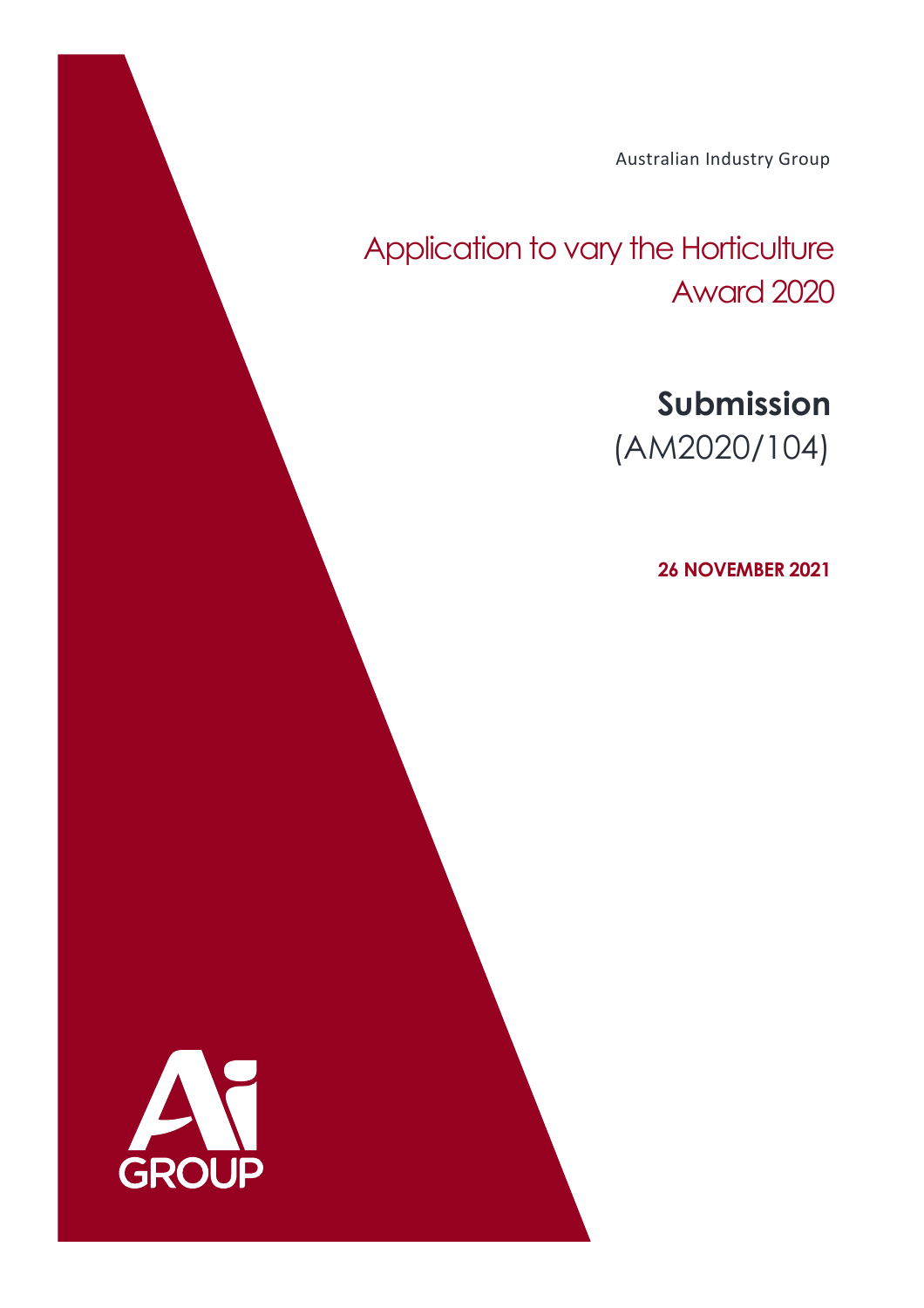## **AM2020/104 – APPLICATION TO VARY THE HORTICULTURE AWARD 2020**

### **1. INTRODUCTION**

- 1. These submissions are made by the Australian Industry Group (**Ai Group**) in response to the invitation at paragraph [586] of the Decision by the Full Bench issued on 3 November 2021 (**November Decision**) to comment on the proposed draft determination for the *Horticulture Award 2020* (**Horticulture Award**) and the provisional views expressed in that Decision.
- 2. Ai Group has reviewed the draft determination at Attachment D to the November Decision and holds the following concerns regarding the wording of proposed cl. 15.2:
	- The definition of 'hourly rate for the pieceworker' in proposed cl. 15.2(a)(i) should confirm that the minimum hourly rate is that provided for under the Horticulture Award;
	- Proposed cl. 15.2(e) should clarify that it applies only to work performed at the request of the employer.
- 3. We recommend that the above issues are rectified prior to issuing the determination amending the Horticulture Award.

### **Clause 15.2(a)(i)**

4. Proposed cl. 15.2(a)(i) provides the following definition of an 'hourly rate for the pieceworker':

*hourly rate for the pieceworker means the minimum hourly rate for the pieceworker's classification level plus the 25% casual loading under clause 11.3 for a casual pieceworker*

5. It should be confirmed that this rate only pertains to minimum hourly rates under the Horticulture Award and does not incorporate over-award rates paid pursuant to an employment contract.